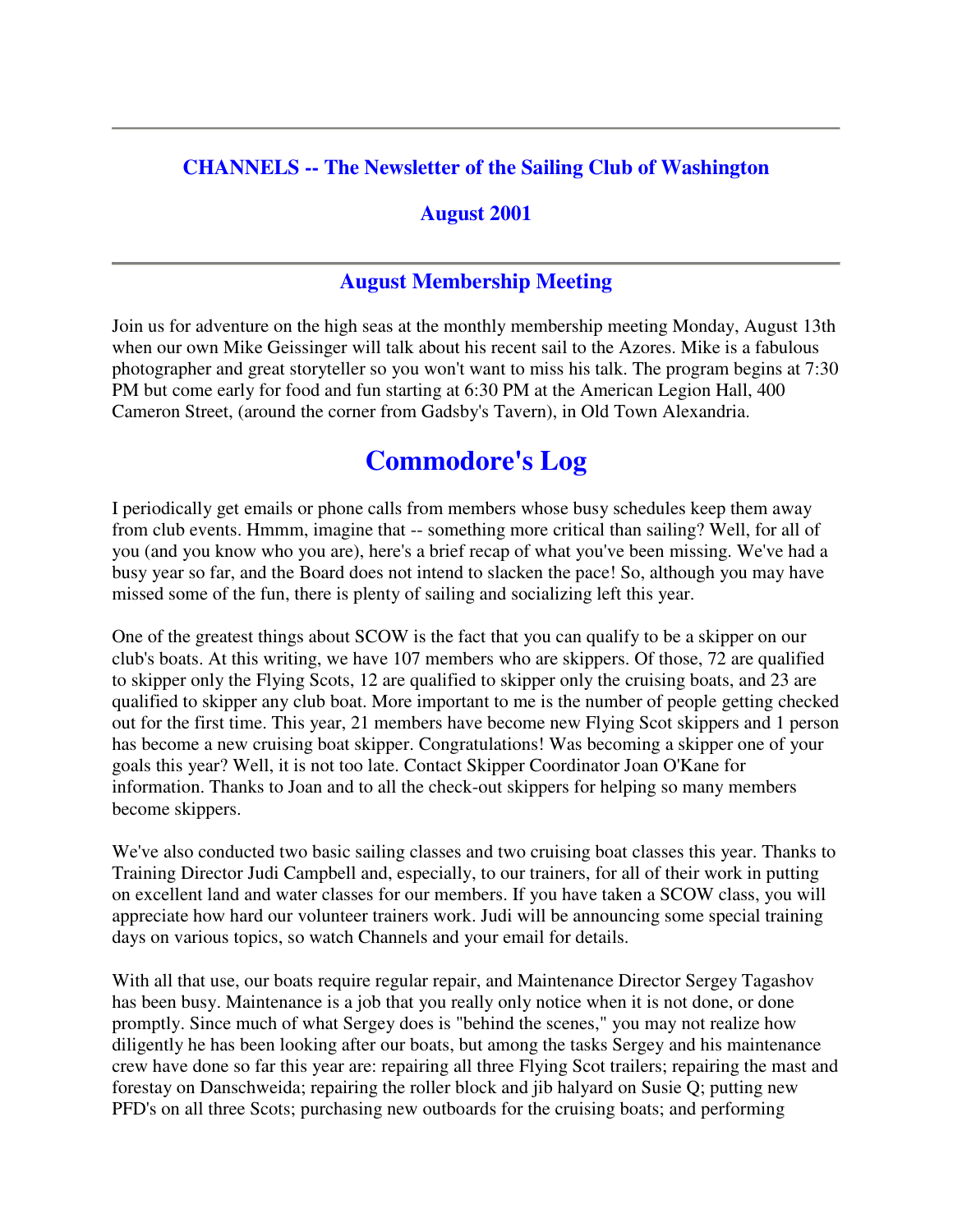various repairs on the cruising boats. When something has broken, Sergey and the maintenance crew have made needed repairs quickly, which means that you have been able to use the boats when you wanted.

The Tuesday evening Flying Scot races have been a huge success, with an average of 15 to 18 people showing up each week. Thanks to Race Captain Bill Bernhards for his hard work organizing this effort and special thanks to the many members -- normally members who are racing the club's cruising boats -- who have volunteered their time to run one or more of the Scot races. Thanks also to the Flying Scot skippers who have come down every week to make certain all three boats could go out.

"Swingin' Social Director" Matt Gaston has been busy. Not only has he overseen all of the social events on the club's original schedule, but he also scheduled some new ones and has overseen those as well! The first "unscheduled" event was the visit to the crab house a month or so ago, which 30 members attended. Upcoming is a visit on August 19th to Smith Island. In addition to Matt's efforts on the social front, Erica Vey and Ben Lesser have been doing an excellent job of recruiting and cajoling members to volunteer to host social sails. Thanks to Matt, Erica, Ben and everyone who has pitched in to make social events such a success.

River and Bay Director Jon Allen has been busy, too. Our monthly river cruises have been wellattended, and the Smoots Cove raft-up was a great success -- at least until the thunderstorm chased all of us home. Jon has also been actively working with the members of the Bay fleet to increase attendance at Bay events. Thanks to Jon, and to the many skippers who have helped him with both river and Bay events.

There are still plenty of fun events coming up. The Flying Scot races will continue every Tuesday evening through September 11th. Social Sails will continue every Thursday evening until October 4th. The next Bay raft-up will be August 11 - 12th, and Bay activities will continue into the fall. The Smith Island outing is coming up on August 19th with more social events to follow into the fall, culminating with our annual Hail and Farewell black-tie gala. So, there is plenty of sailing and social fun awaiting you!

Fair winds and following seas!

### Racing News **Bill Bernhards**

I would like to thank several club members who have served as race committee for the Tuesday night races: Dave Scheuermann, Chuck Hollister and Barry Dunsmore. I hope to see you guys there for some more races before the season is over.

Several people, including committee skippers, have asked me how to conduct our informal races. To answer this I have put together a binder, which I have placed, in the sail locker that explains our Tuesday evening Scot races. The following is taken from this binder:

The objective of Tuesday night Scot racing is to promote racing in an informal and stress- free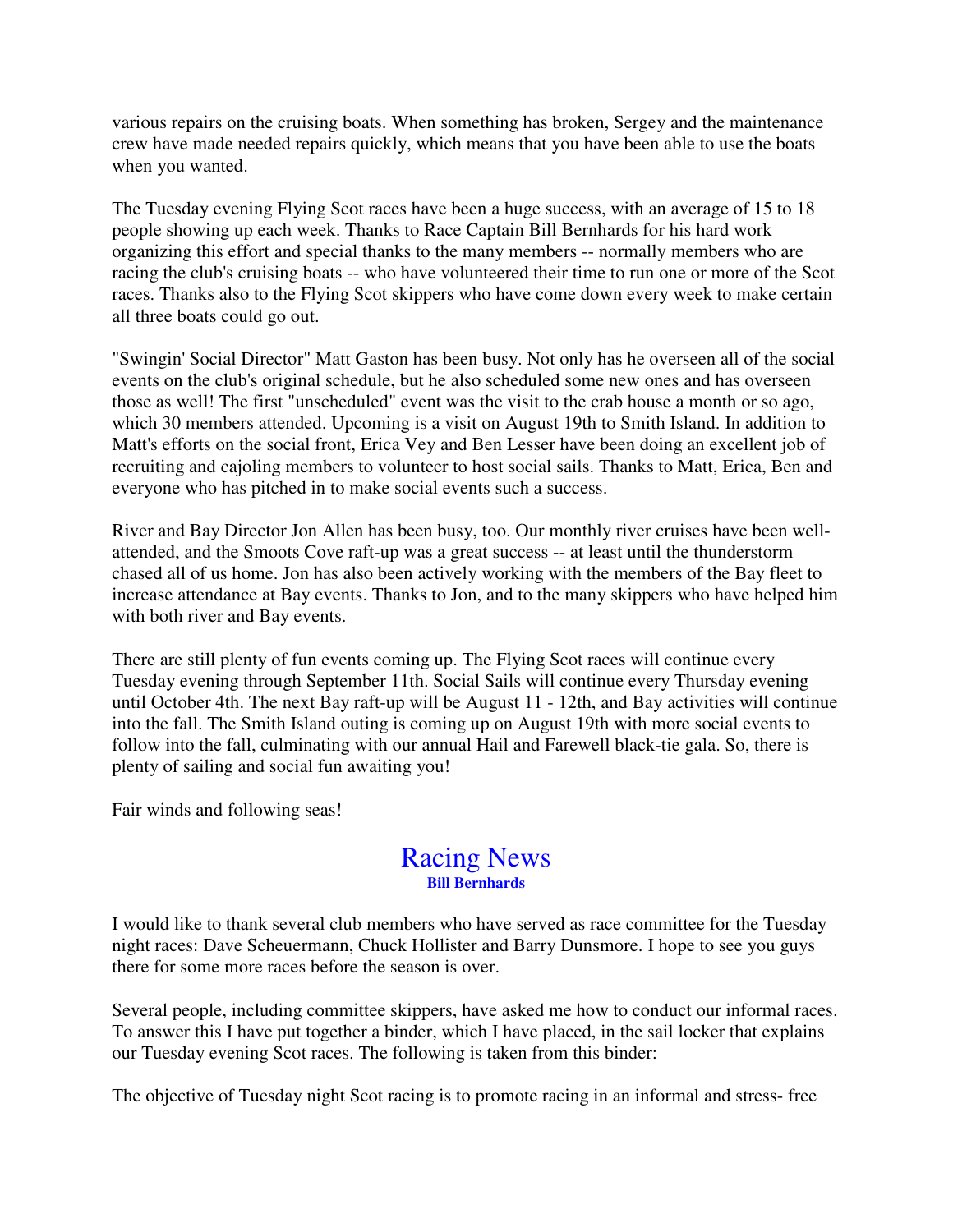way. At the same time it's to teach new members how to sail, rig our boats properly, think safety and have fun.

As a skipper you are in charge. Get your crew involved by getting the boat ready, let everyone take a turn at the helm and have them put the boat away. Many club members have already learned a great deal about sailing by racing on these nights. Encourage them to continue attending the Scot race nights and our club will be better for it.

There should be a skipper every Tuesday who is assigned as the race committee skipper. These skippers are the big boat skippers or crew who have won the privilege of racing our big boats in the DICF series on Tuesday nights. He/she will decide on where the race will be and the course. Most nights it will be in the lagoon, although several courses have been on the river. If the committee person does not show up, then the skippers who are present can decide among themselves the course, etc.. Just keep it simple and safe. The race committee person has the choice of using the dock as the starting line and signaling the race from there, or he/she may act as skipper or crew on one of the boats. Again, these are informal races and it is up to you to decide what to do.

Non-club members may race with the club if they sign the permission forms found in each boat's binder, the same way it is done for Thursday social sails. However, if there are club members present and not enough room for everyone, club members should get precedence over non-club members.

In order to help the racing director get an idea of how well (or bad) each Tuesday race goes, please have each skipper sign in and if possible e-mail the race director the following day with comments. E-mail to: race@scow.org

I hope this will answer some of your questions.

Bill Bernhards Racing Director

# **The Sailor's Bookshelf**

With SCOW planning an August 19th outing to Smith Island, you might want to pick up a copy of An Island Out of Time by Tom Horton. Smith Island is home to about 150 watermen and their families, who live in three towns -- Ewell, Tylerton and Rhodes Point -- each within view of the others but each with its own personality. Published in 1996, the book tells about the island's traditions of oystering, crabbing, hunting, churchgoing, and confronting the police and other authorities. The story is told both by Horton and by many island residents in their own words in interviews with and stories told to Horton. You get an outstanding insight into a very different, and very difficult, way of life. During crabbing season, the men rise at 3 am each day to go out to work, and return late in the evening, tend to the "peelers," (crabs about to shed and become softshell crabs) and go to bed only to do it again the next day. Most of their wives make extra money picking crabmeat. Money has to be made in the season, and winters can be very hard and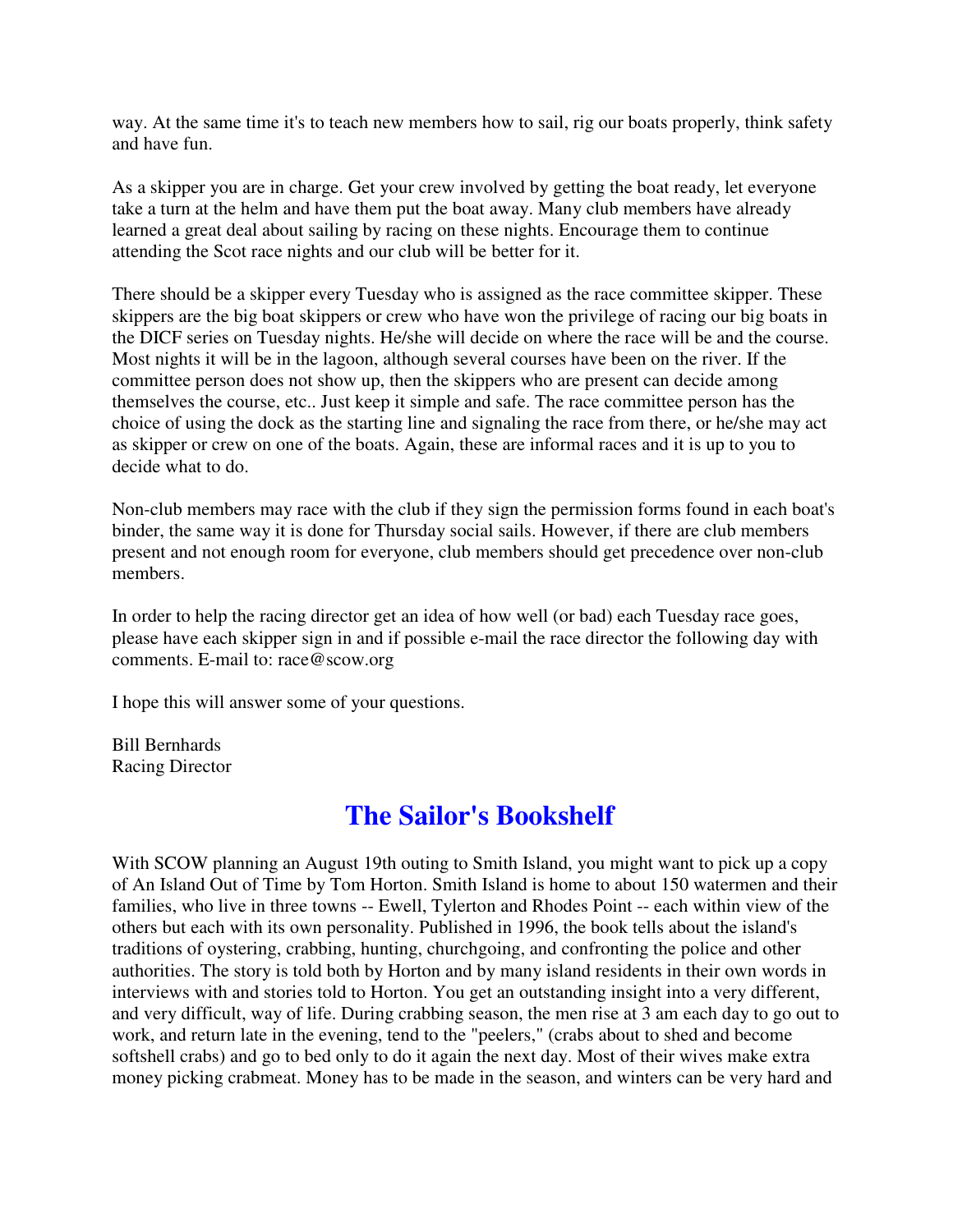lean. Nonetheless, they love their jobs and are proud of their way of life. If you are going on the Smith Island trip, or just are curious about how folks on Smith Island live, pick up this book.

### **Training Judi Campbell**

Congratulations to all those who completed the second offering of Basic Sailing on June 23! Thank you to the following instructors who contributed their time and talent to making that course possible:

Liz Bruening Larry Gemoets Dan McClafferty Declan Conroy Jim Metcalf Stu Robinson Monica Maynard Randy Glantz Neil Shepherd Jan Metten Van der Meer Stuart Ullman Dick Dyer

Barbara Ullman and the Training Committee are continuing a comprehensive look at refining the Cruising Boat class--the next one starts August 1. Thanks to Barbara for her leadership and focus and the Committee for the expertise they bring to bear on all aspects of training.

Thanks to Thom Unger for taking the lead instructing the Capsize Class on July 14. The next offering is August 18 and that class is full.

Suggestions for special training sessions include Navigation, Life Sling, Crew Overboard and Docking. Look for more information on these as I get them on the calendar by electronic mail.

In the meantime, let's get on those boats--don't want to see any of them hanging around the marina this month. Later!

#### **River Jon Allen**

Bad, Bad Boys what ya goin to do when the Maryland Natural Resources comes for you.

Well, you just grin and get your picture taken while getting a citation for registration, or lack there of. The raftup at Smoot's cove was really a blast - lots of swimming and water gun fights. Hey, it wouldn't be a party if the police didn't show up, right?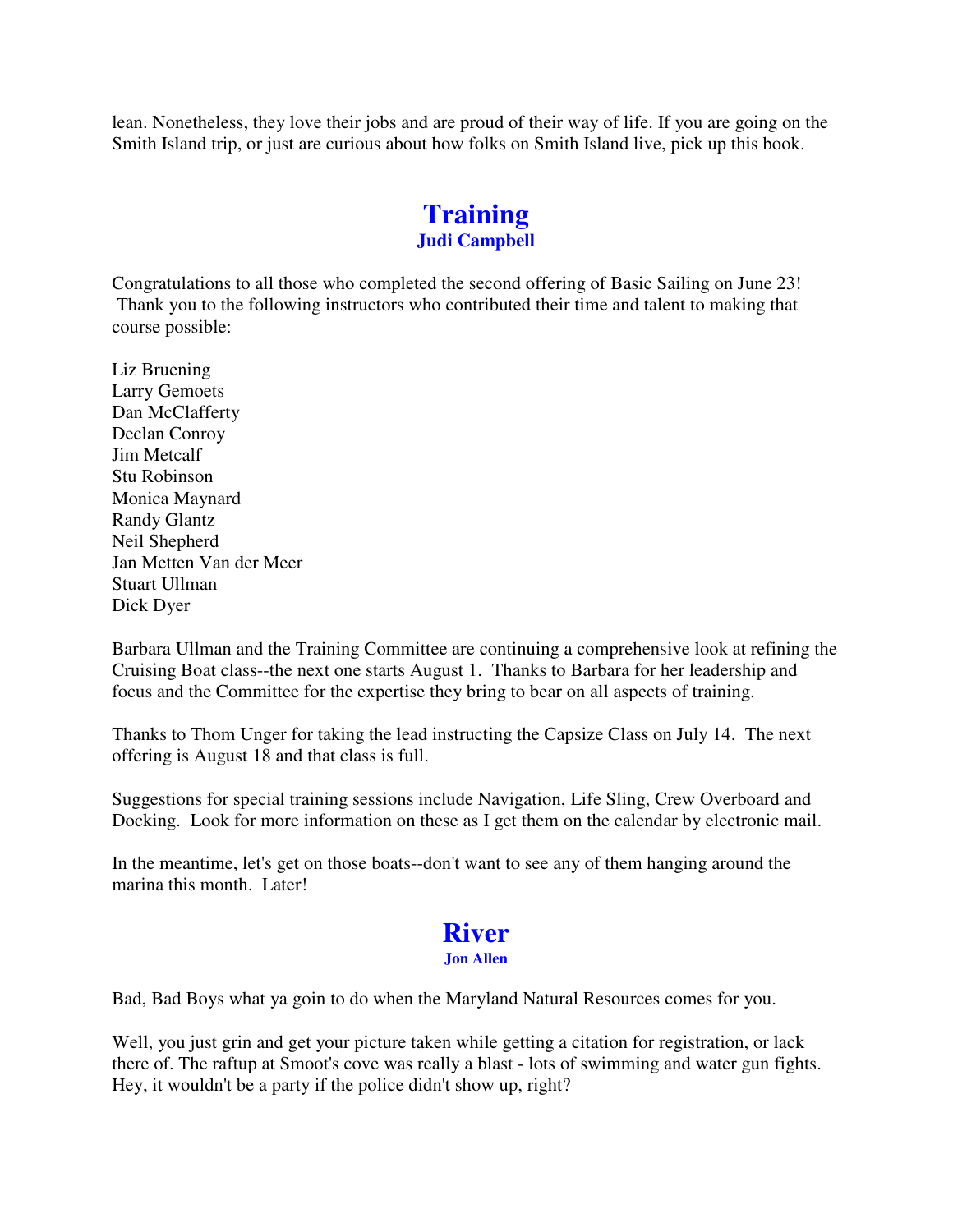We had 7 boats:

Psycho, Rebecca, Tamarisk, Need a Breeze, Christy D, Clayton's Mako and 2 Flying Scots. All had current registration except for my boat - Christy D.

Next, we had the River Cruise on July 6th. Psycho, Rebecca, and Need a Breeze went out. I was making sure that the rest of the boats were between me and the DC Harbour Patrol, because my registration was still unsettled.

I should be registered by the next river cruise, so come out and have some fun. Next river Cruise: Sept. 7th



We should have a really good raftup on August 11-12. We have changed the North Fleet to Dun Cove on the Choptank.

Labor Day raftup (2 night)

N. Fleet: Shipping Creek, Eastern Bay N. Fleet: second night at St. Michaels -Leeds Creek.

This will enable a link-up between land and sea. I invite SCOW members to come down and have dinner with those rafting up with the Northern Fleet. Contact social for further details on dinner in St. Michaels.

S. Fleet: Great Wicomoco River S. Fleet: 2nd night - at MikeG's place in the Coan. October 6-8th will be the next raftup. The sailboat show should be under way as well.

#### **Infamous Quote**

"When anyone asks me how I can best describe my experience in nearly forty years at sea, I merely say, uneventful. Of course there have been winter gales, and storms and fog and the like. But in all my experience, I have never been in any accident ... of any sort worth speaking about. I have seen but one vessel in distress in all my years at sea. I never saw a wreck and never have been wrecked nor was I ever in any predicament that threatened to end in disaster of any sort."

Edward J. Smith, 1907 Captain, RMS Titanic (struck iceberg and went to the bottom just five years later)

## **Thanks**

Thank you to July's speaker, Captain Fred Wilson from the Friends of Belle Haven, for shedding some light on the National Parks Service action that could potentially shut down the Belle Haven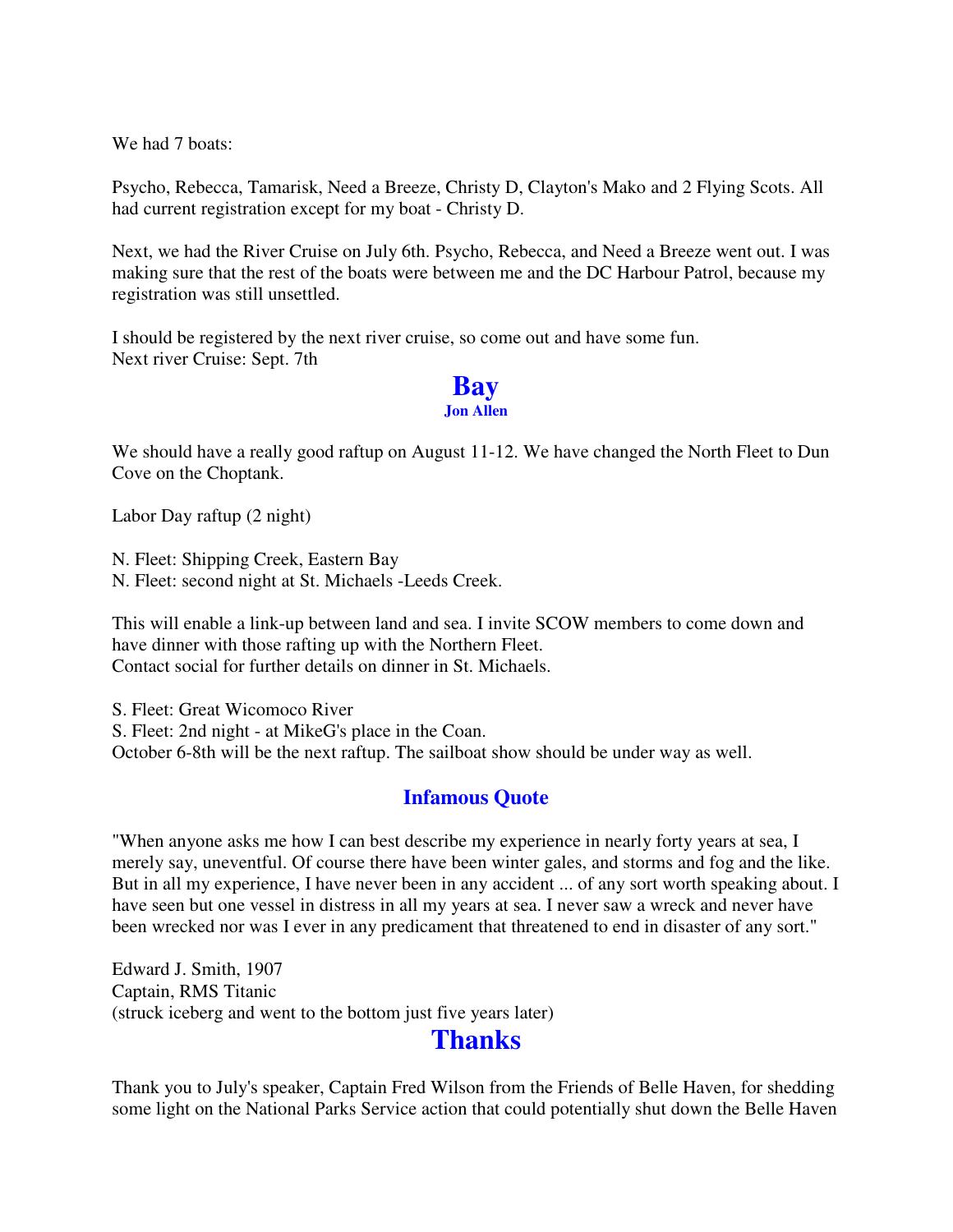Marina. If you're interested in keeping up with the process, check out the Belle Haven website, (saildc.com). Also if you have strong feelings about keeping the marina open, you are urged to write and tell your representatives: Cong. Tom Davis, 306 Cannon House Ofc. Blng., Washington, DC 20515; Sen. George Allen, 204 Russell Senate Ofc. Blng., Washington, DC 20510; Sen. John Warner, 225 Russell Senate Ofc. Blng., Washington, DC 20510; Cong. Frank Wolf, 241 Cannon Ofc. Blng, Washington, DC 20515; and Cong. Jim Moran, 2239 Rayburn House Ofc. Blng., Washington, DC 20515.

Stay tuned here for information about more great monthly SCOW programs, and email me at vice@scow.org with your programming ideas.

### **Scintillating SCOW Social Happenings**

This month, we've set up a new event for SCOW members -- a day trip to Smith Island on Sunday, August 19. We'll leave from Point Lookout, Maryland and take a 90-minute cruise to Smith Island. Here's what their website had to say:

"After your optional buffet or ala carte lunch, you can explore the island by bus, bicycle, golf cart or foot. Visit the gift shops, the general store, the tiny Post Office and the Smith Island Center where you can learn about the way of life in this extraordinary community. Smith Island is Maryland's only inhabited offshore island accessible only by boat. See for yourself the rugged beauty and simple charm of its three villages, Ewell, Rhodes Point and Tylerton.

Smith Island lies roughly twelve miles west of Crisfield, Maryland. When he came ashore here in 1608, Captain John Smith wrote in his log, "Heaven and earth seemed never to have agreed better for man's commodious and delightful habitation." Your cruise across the fabled Chesapeake Bay will take approximately one hour and 30 minutes from Point Lookout. Stroll the lazy one lane streets and talk to the Islanders about the land they call, simply, home."

Sounds pretty cool, huh? Since this is a first-time event, please sign up as early as you can, by emailing me at <mailto:social@scow.org>social@scow.org, or calling me at (703) 838-0645. If we get 15 or more people, we'll get a group discount on the cruise -- only \$25 per person. In addition, the buffet lunch at the Bayside Inn will also be on a group discount -- only \$13.99 per person. The boat will be leaving at 10:00 a.m., and returning at 3:30 pm to Point Lookout. I'll send directions and other specifics to those who sign up. And feel free to organize your own carpools to Point Lookout.

Deadline for Smith Island sign-ups is at the SCOW member meeting on Monday, August 13.

Also, keep an eye out for details on our day trip to St. Michaels, MD in conjunction with the Labor Day Raftup. We'll head across the Bay Bridge and check out one of the Eastern Shore's most charming towns. There, you'll find the Chesapeake Bay Maritime Museum, shopping, restaurants, or just sitting outside, enjoying your favorite beverage and watching the boats go by. In addition, we'll try to meet with the folks rafting up on the Bay for dinner at one of St. Michaels' many fine restaurants.

If you're interested in going, or even better, helping organize this trip, please let me know by e-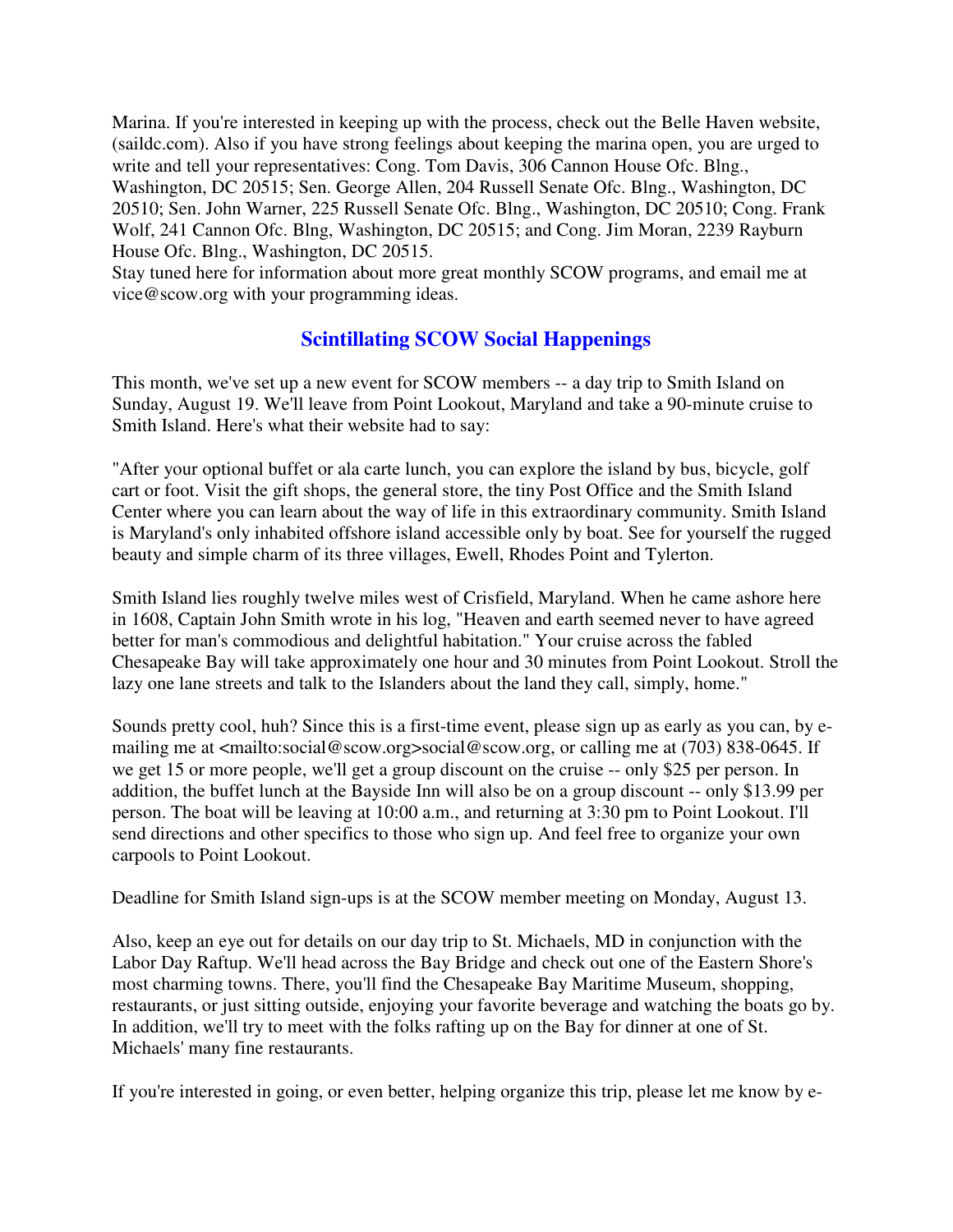mailing me at social@scow.org.

Your Swingin' SCOW Social Chair, Matt Gaston

#### **Skipper Coordinator News Joan O'Kane**

Renewing Skipper Privileges

Just a reminder to last year's skippers: You have until March 31, 2002 to pay your skipper fees and keep your skipper privileges current. If you let your privileges lapse and decide to renew after April 1, 2002, you will have to take the water checkout again. Please call me at 703-379- 9869 or email me at skipper@scow.org if you need renewal forms. Be sure that you have also renewed your SCOW membership. You must be a paid-up club member in order to renew your boating privileges.

Reserving Boats

The number of skippers has increased from 88 to 107 in the past two months!

Since the number of skippers has grown so rapidly and we've had a few mix-ups recently, I'd like to update the suggestions from earlier this season for keeping the reservations process running smoothly:

1. Don't try to reserve a boat unless you already know the lock combination and don't argue with the marina staff if they say you're not on the skipper list. The only people who have the combination and are on the skipper list are those whose skipper fees and membership dues are current. If you think you're a skipper but you don't know the combination, then there's a problem with either your skippership or your membership. Please call me at 703-379-9869 or email me at skipper@scow.org as soon as possible so we can straighten it out.

2. If you call the marina to reserve a boat, ask the person who answers the phone if it's a good time to take a reservation for the SCOW boats. Most of the time there is only one person in the store to tend the cash register, wait on customers and answer the telephone, so it can get hectic. If they say it's not a good time, call back later.

3. When making your reservation by phone, ask about the availability of a specific boat instead of asking which boats are available. The marina keeps a separate calendar for each boat, so asking for a boat by name should help speed the reservations process. Every skipper seems to have a preferred boat, so it shouldn't be too hard to ask for it by name. If your favorite boat seems to be the most popular, think about which one is your second favorite.

4. When making your reservation in person, make sure you are on the correct calendar page. As mentioned above, the marina keeps a separate calendar for each boat. Making sure you are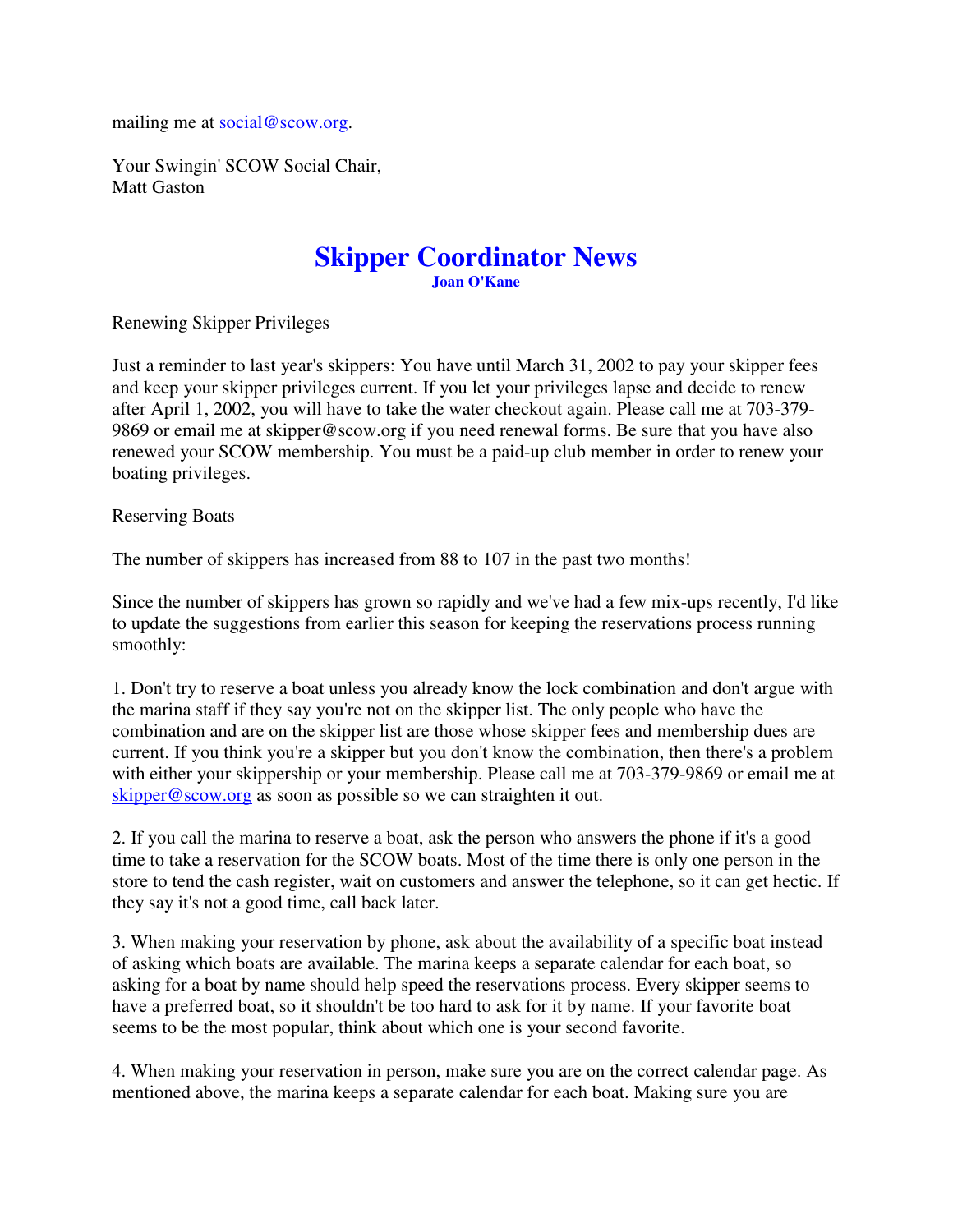reserving the right boat for the right month, day and time will eliminate some of the confusion discussed in the next item.

5. Take the boat you signed out. If the marina office is open, take a minute to look at the reservation book to confirm that your name is on the calendar for the boat you want at the month, day and time you want it. Several times recently skippers have taken the wrong boat out. In each case it was due to a misunderstanding, but that didn't make it less frustrating for the other skippers who got to the dock and found the boats they had reserved were gone. Or for those of us who had to handle the irate phone calls and emails.

6. If you can't keep your reservation, call the marina and cancel it. It's unusual for all of the boats to be reserved at the same time, but it's also aggravating to find out that a boat you thought was reserved by another skipper sat on its trailer or in its slip all afternoon. Be considerate of your fellow skippers.

Considering the number of skippers we have, our reservations process works amazingly well. But we're all human and mistakes happen. With a little care and consideration, we can keep those irate calls and emails to a minimum.

If you have any problems or concerns with the reservations process (or suggestions for making it even better), please let me know.

# **Membership Meetings**

On the second Monday of each month (except December) at the American Legion Hall, 400 Cameron Street (around the corner from Gadsby's Tavern), Old Town Alexandria, Virginia. Socializing starts at 6:30 p.m. downstairs, and our meeting begins at 7:30 p.m. upstairs

> For information about club activities **Visit us at: www.scow.org Write us: info@scow.org Call: 202.628.7245 (That's 628.SAIL)**

> > **\*\*\*\*\***

#### **Submissions to Channels:**

Just type or paste your article into the body of an email message. **Don't send your articles as (or with) attachments.**

Put a **title** on the first line, **your name** only (not "by") on the second line, and launch right into the article. I know this is hard for you to resist doing, but-

**IF you include words in all caps, multiple tabs, indents, attachments, or extraneous notes,**

**your article will look kinda silly, or even totally unreadable.**

We will format (but not remove formatting, see above) your article, adding emphasis, aligning tabs, and doing all manner of things to present your article in it's assigned place.

Submit articles to

**channels@scow.org**

within one week after the monthly meeting.

**\*\*\*\*\***